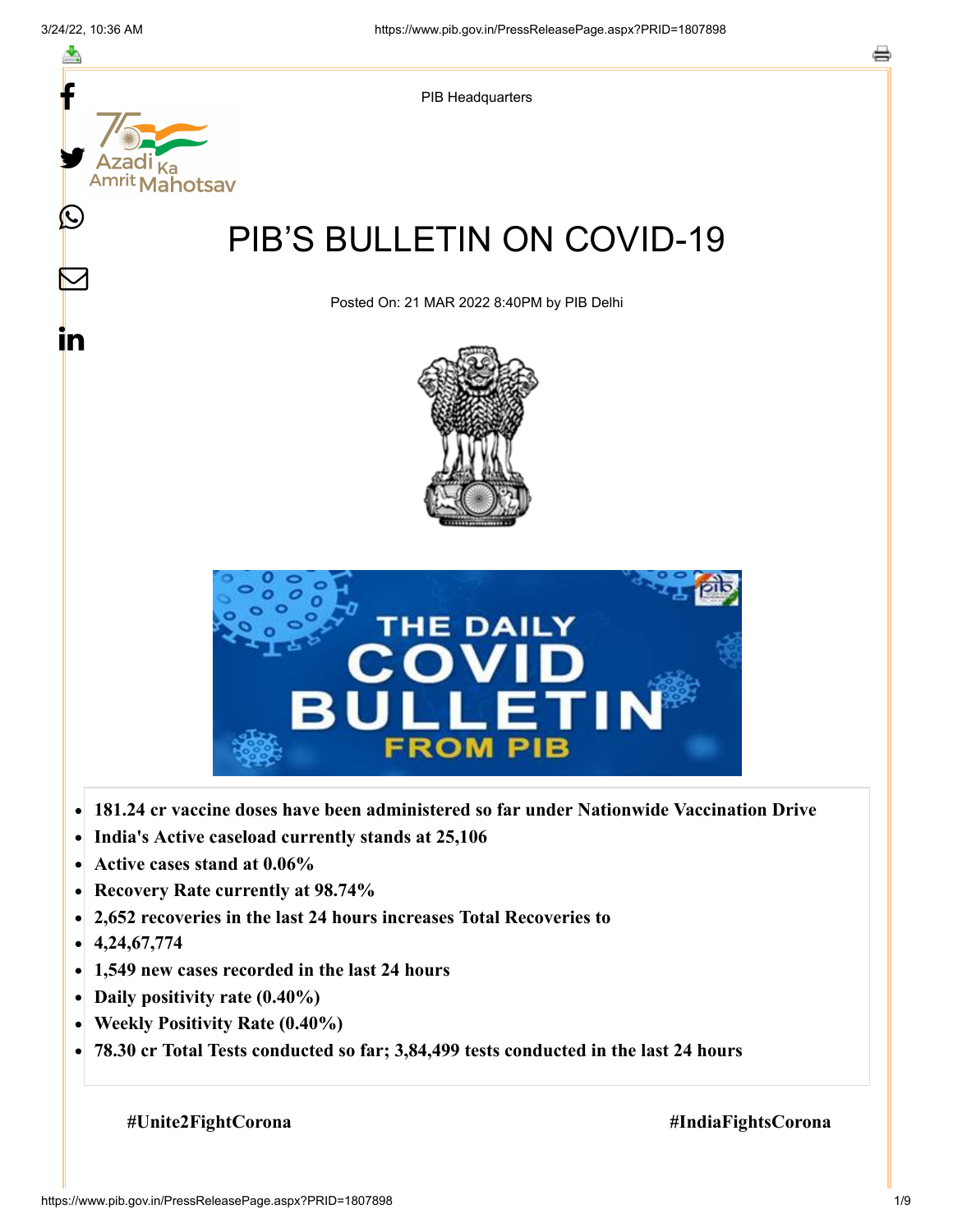f

y.

#### **PRESS INFORMATION BUREAU**

#### **MINISTRY OF INFORMATION & BROADCASTING**

# **GOVERNMENT OF INDIA**

**\*\*\*\*\*** 

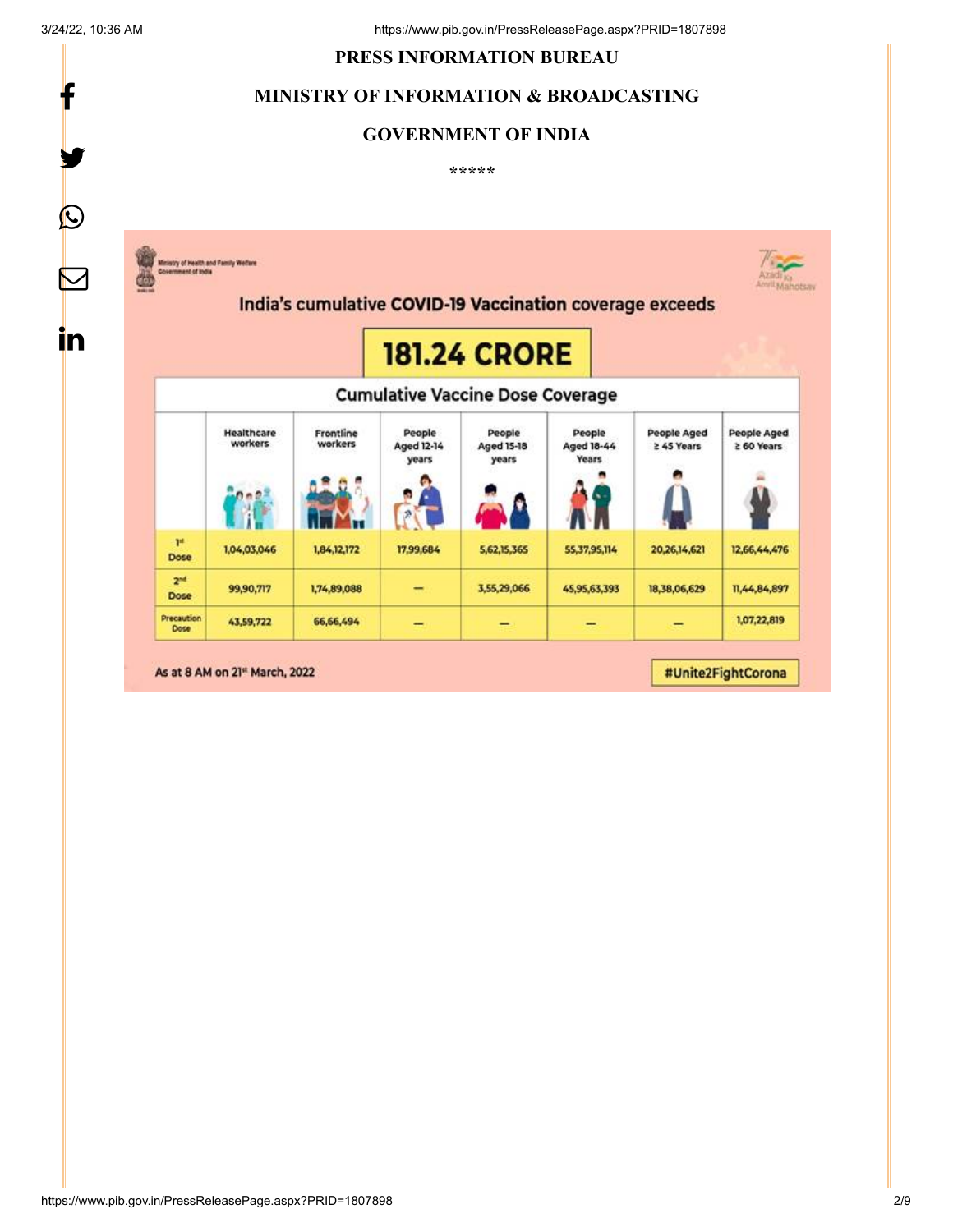f

y.

 $\bigcirc$ 

 $\sum$ 

**in** 



# **INDIA'S COVID-19 VACCINATION COVERAGE 81.24 CRORE**



| <b>Doses Given</b> |                              | 1 <sup>st</sup> Dose | 2 <sup>nd</sup> Dose | <b>Precaution Dose</b> |
|--------------------|------------------------------|----------------------|----------------------|------------------------|
|                    | Healthcare<br>Workers (HCWs) | 1.04 Crore           | 99.90 Lakh           | 43.59 Lakh             |
|                    | Frontline<br>Workers (FLWs)  | 1.84 Crore           | 1.74 Crore           | 66.66 Lakh             |
|                    | Age Group<br>12-14 Years     | 17.99 Lakh           |                      |                        |
|                    | Age Group<br>15-18 Years     | 5.62 Crore           | 3.55 Crore           |                        |
|                    | Age Group<br>18-44 Years     | 55.37 Crore          | <b>45.95 Crore</b>   |                        |
|                    | Age Group<br>45-59 Years     | <b>20.26 Crore</b>   | <b>18.38 Crore</b>   |                        |
|                    | Over 60 Years                | <b>12.66 Crore</b>   | <b>11.44 Crore</b>   | 1.07 Crore             |

# **India's Cumulative COVID-19 Vaccination Coverage exceeds 181.24 Cr**

**Nearly 18 lakh vaccine doses administered for age group 12-14 years**

**India's Active caseload declines to 25,106 today; stands at 0.06% of India's total Positive Cases**

**1,549 new cases reported in the last 24 hours**

**Recovery Rate currently stands at 98.74%**

India's COVID-19 vaccination coverage has exceeded **181.24 Cr (1,81,24,97,303)** as per provisional reports till 7 am today. This has been achieved through 2,14,03,116 sessions.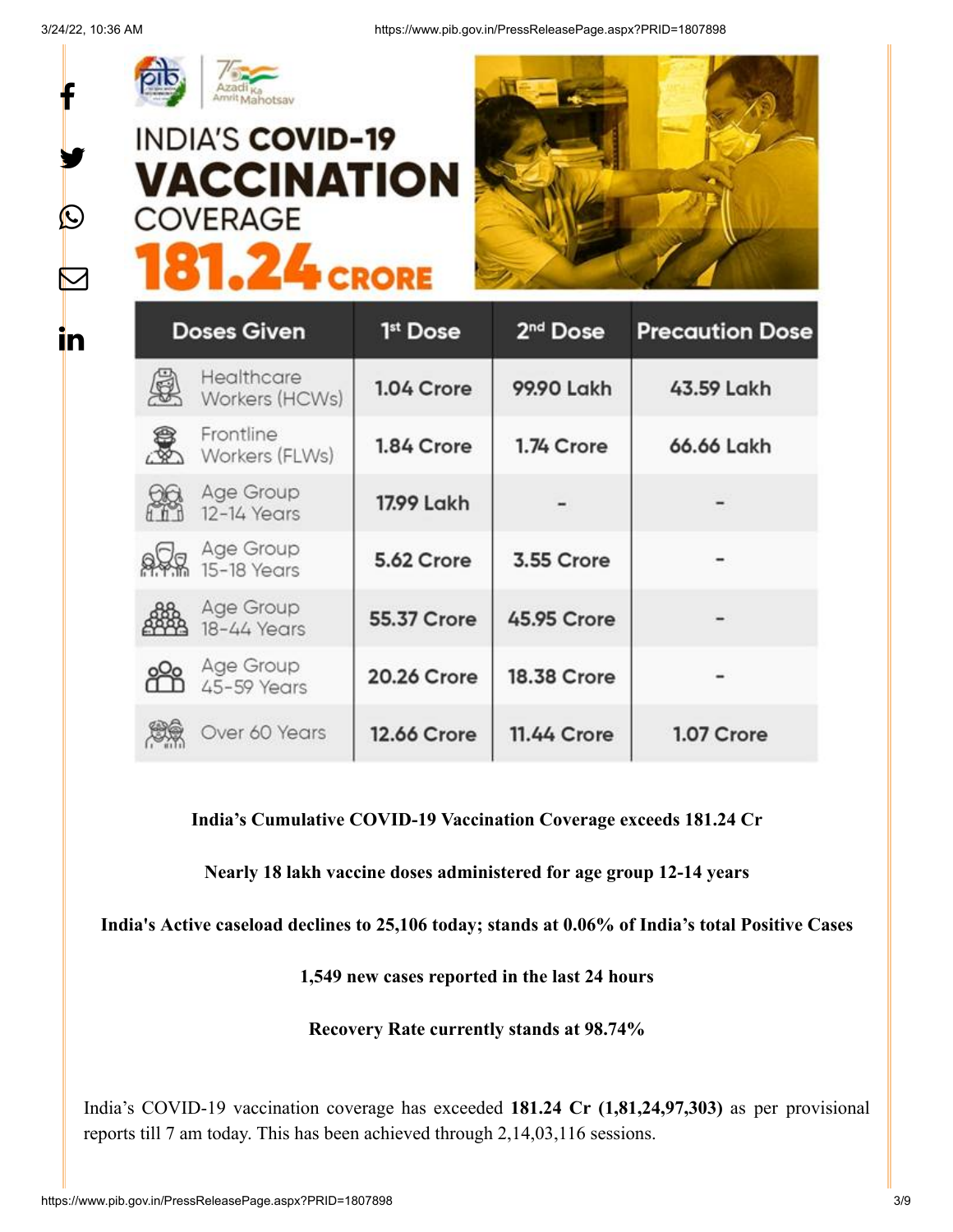3/24/22, 10:36 AM https://www.pib.gov.in/PressReleasePage.aspx?PRID=1807898

COVID-19 vaccination for the age group 12-14 years was started on 16 March, 2022. So far, nearly 18 lakh **(17,99,684)** adolescents have been administered with the first dose of COVID-19 vaccine. f

The break-up of the cumulative figure as per the provisional report till 7 am today include:

|                       | Cumulative Vaccine Dose Coverage |                 |
|-----------------------|----------------------------------|-----------------|
| <b>HCWs</b>           | $1st$ Dose                       | 1,04,03,046     |
|                       | $2nd$ Dose                       | 99,90,717       |
|                       | <b>Precaution Dose</b>           | 43,59,722       |
| <b>FLWs</b>           | 1 <sup>st</sup> Dose             | 1,84,12,172     |
|                       | $2nd$ Dose                       | 1,74,89,088     |
|                       | <b>Precaution Dose</b>           | 66,66,494       |
| Age Group 12-14 years | $1st$ Dose                       | 17,99,684       |
| Age Group 15-18 years | 1 <sup>st</sup> Dose             | 5, 62, 15, 365  |
|                       | $2nd$ Dose                       | 3,55,29,066     |
| Age Group 18-44 years | 1 <sup>st</sup> Dose             | 55, 37, 95, 114 |
|                       | $2nd$ Dose                       | 45,95,63,393    |
| Age Group 45-59 years | $1st$ Dose                       | 20, 26, 14, 621 |
|                       | $2nd$ Dose                       | 18,38,06,629    |
| Over 60 years         | $1st$ Dose                       | 12,66,44,476    |
|                       | $2nd$ Dose                       | 11,44,84,897    |
|                       | <b>Precaution Dose</b>           | 1,07,22,819     |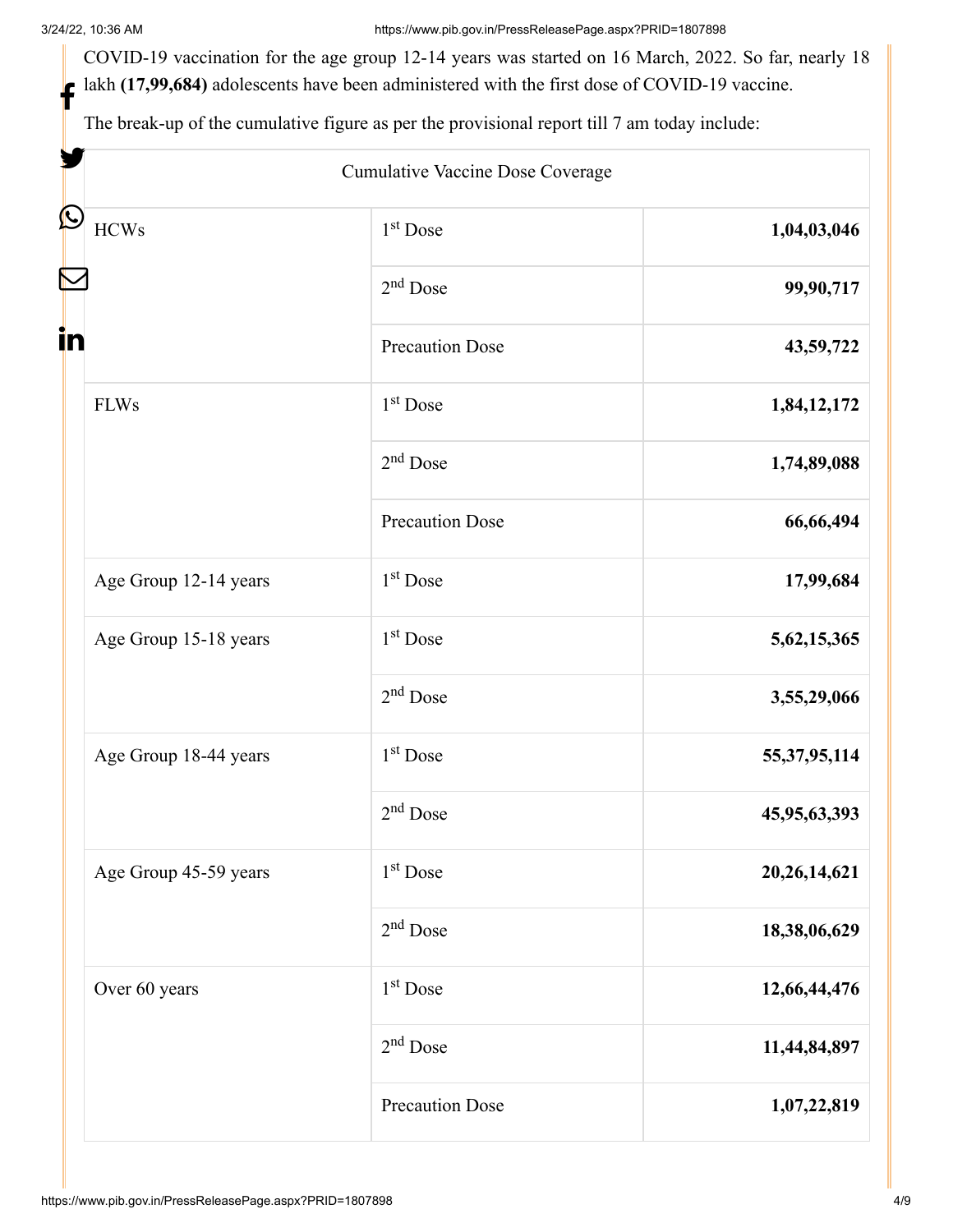$\bigcirc$ 

in

| <b>Precaution Dose</b><br>r | 2, 17, 49, 035 |
|-----------------------------|----------------|
| Total<br>Le                 | 1,81,24,97,303 |
|                             |                |

Following a continuous downward trend, India's Active Caseload has declined to **25,106** today**,** constituting **0.06%** of the country's total Positive Cases**.**



Consequently, India's recovery rate stands at **98.74%. 2,652** patients have recovered in the last 24 hours and the cumulative tally of recovered patients (since the beginning of the pandemic) is now at **4,24,67,774.**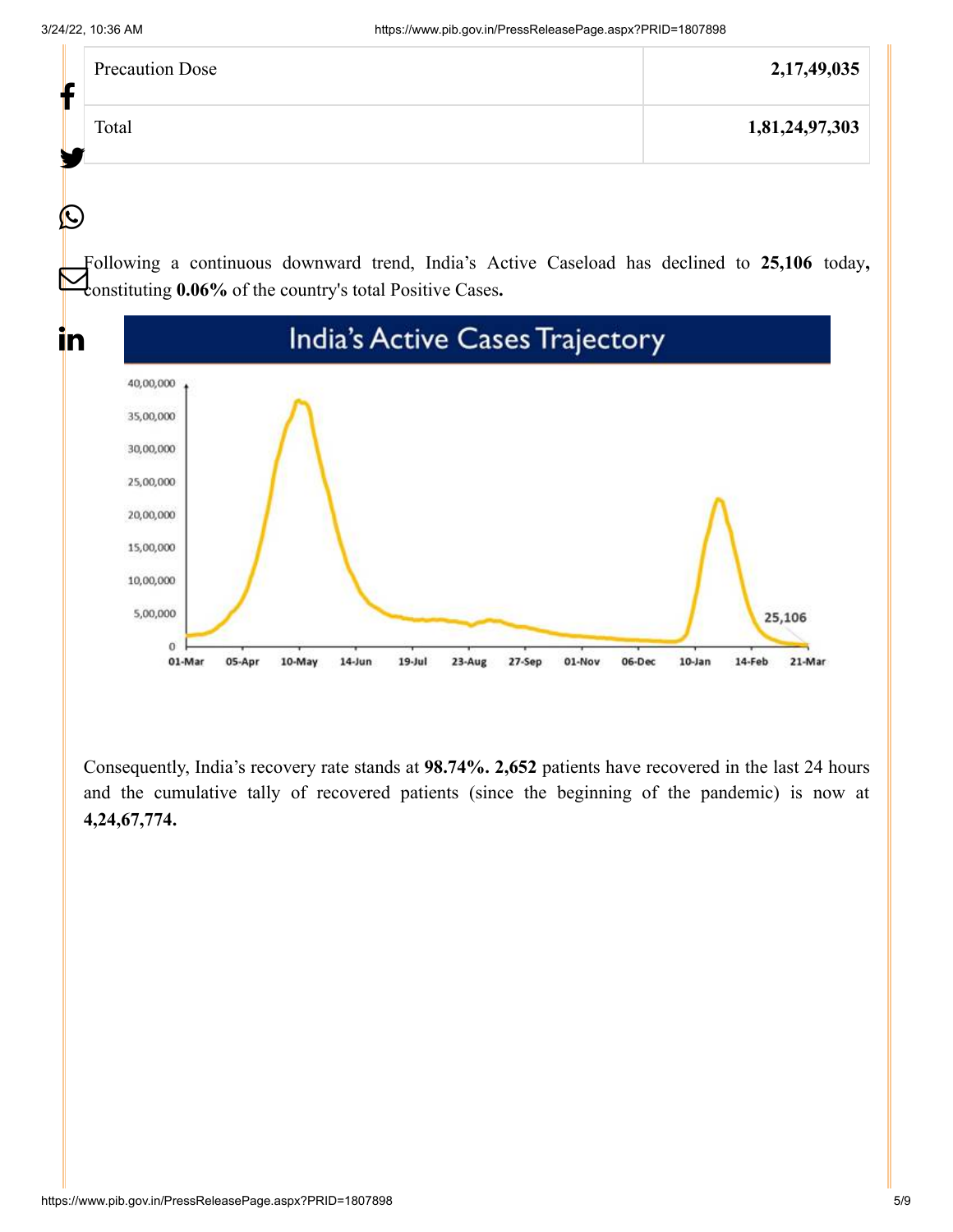3/24/22, 10:36 AM https://www.pib.gov.in/PressReleasePage.aspx?PRID=1807898



#### **1,549 new cases** were reported in the last 24 hours.



The last 24 hours saw a total of **3,84,499** COVID-19 tests being conducted. India has so far conducted over **78.30 Cr (78,30,45,157**) cumulative tests.

There has been a sustained fall in the weekly and daily Positivity Rates too. **Weekly Positivity Rate** in the country currently **stands at 0.40%** and the **Daily Positivity rate is also reported to be 0.40%.**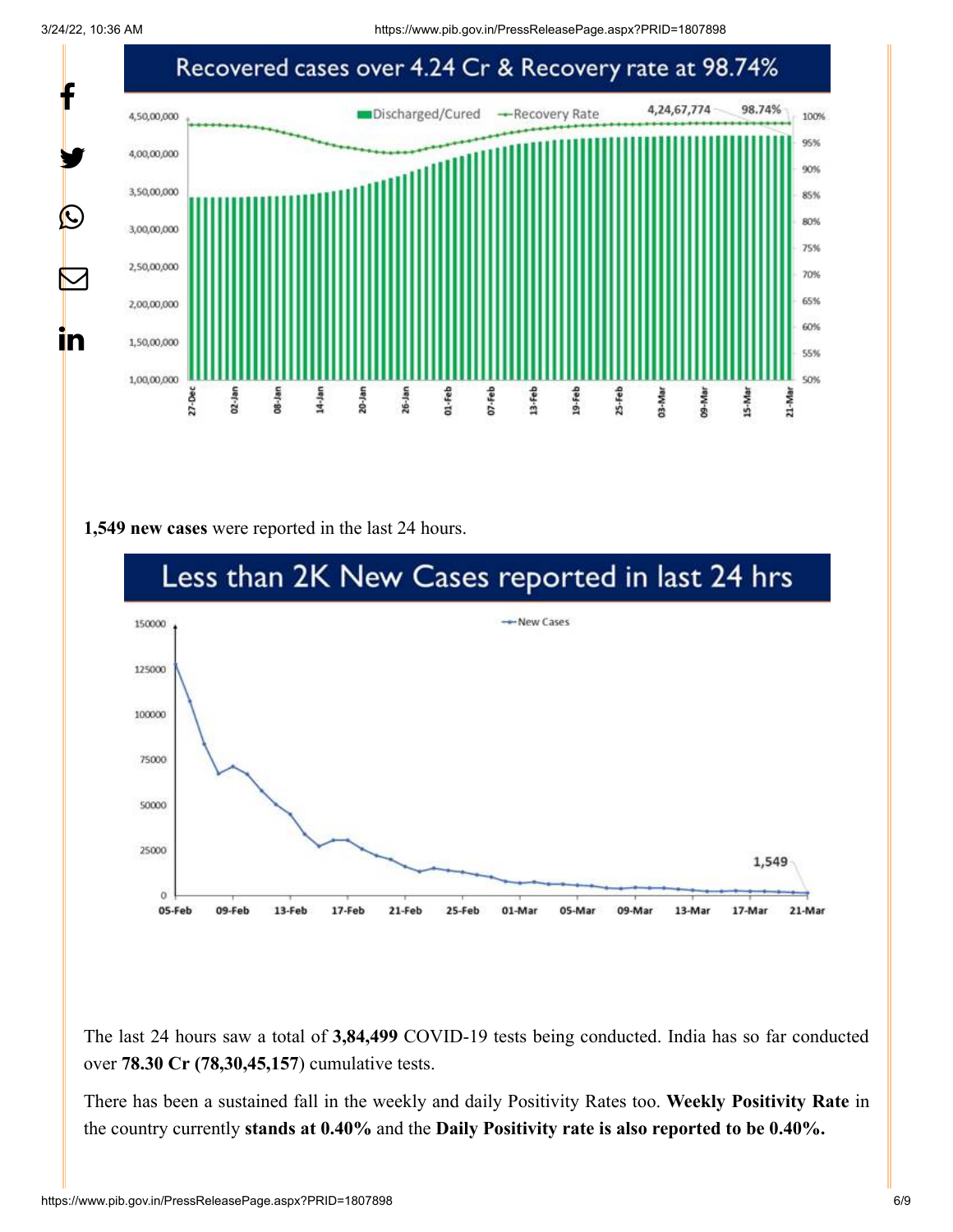3/24/22, 10:36 AM https://www.pib.gov.in/PressReleasePage.aspx?PRID=1807898



<https://pib.gov.in/PressReleasePage.aspx?PRID=1807487>

# **Update on COVID-19 Vaccine Availability in States/UTs**

# **More than 183.52 Crore vaccine doses provided to States/UTs**

#### **More than 17.21 Crore balance and unutilized vaccine doses still available with States/UTs**

The Union Government is committed to accelerating the pace and expanding the scope of COVID-19 vaccination throughout the country. The nationwide COVID 19 vaccination started on  $16<sup>th</sup>$  January 2021. The new phase of universalization of COVID-19 vaccination commenced from 21<sup>st</sup> June 2021. The vaccination drive has been ramped up through availability of more vaccines, advance visibility of vaccine availability to States and UTs for enabling better planning by them, and streamlining the vaccine supply chain.

As part of the nationwide vaccination drive, Government of India has been supporting the States and UTs by providing them COVID Vaccines free of cost. In the new phase of the universalization of the COVID19 vaccination drive, the Union Government will procure and supply (free of cost) 75% of the vaccines being produced by the vaccine manufacturers in the country to States and UTs.

# **VACCINE DOSES**

**(As on 21<sup>th</sup> March 2022)**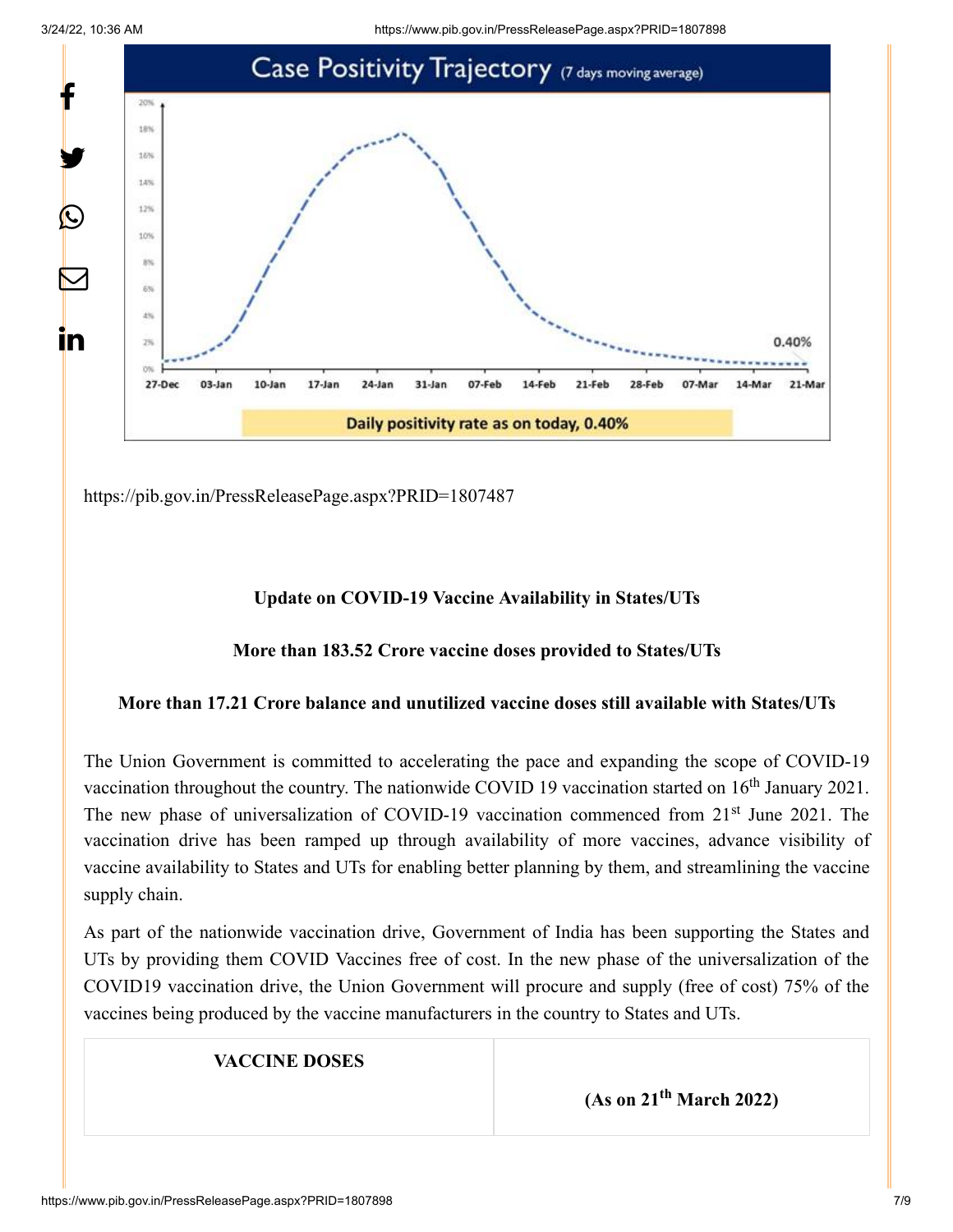| Ŀ                 | <b>SUPPLIED</b>          | 1,83,52,25,060 |
|-------------------|--------------------------|----------------|
| ш<br>$\bf \Omega$ | <b>BALANCE AVAILABLE</b> | 17,21,00,256   |

More than **183.52 crore (1,83,52,25,060)** vaccine doses have been provided to States/UTs so far through Govt. of India (free of cost channel) and through direct state procurement category.

More than **17.21 Cr (17,21,00,256)** balance and unutilized COVID Vaccine doses are still available with the States/UTs to be administered.

<https://pib.gov.in/PressReleasePage.aspx?PRID=1807477>

# **TWEET LINKS**

[#COVID19](https://twitter.com/hashtag/COVID19?src=hash&ref_src=twsrc%5Etfw) Updates

**181.24 cr vaccine doses have been administered so far** 

**India's active caseload currently stands at 25,106** 

Active cases stand at 0.06%

Recovery Rate currently at 98.74%<https://t.co/Zm85yPZ4Zr> [#IndiaFightsCorona](https://twitter.com/hashtag/IndiaFightsCorona?src=hash&ref_src=twsrc%5Etfw) [#LargestVaccinationDrive](https://twitter.com/hashtag/LargestVaccinationDrive?src=hash&ref_src=twsrc%5Etfw) [pic.twitter.com/GSRundGDEO](https://t.co/GSRundGDEO)

— PIB India (@PIB\_India) [March 21, 2022](https://twitter.com/PIB_India/status/1505779755144327169?ref_src=twsrc%5Etfw)

[#Unite2FightCorona](https://twitter.com/hashtag/Unite2FightCorona?src=hash&ref_src=twsrc%5Etfw)[#LargestVaccineDrive](https://twitter.com/hashtag/LargestVaccineDrive?src=hash&ref_src=twsrc%5Etfw) [pic.twitter.com/pP1YZKwyTi](https://t.co/pP1YZKwyTi)

— Ministry of Health (@MoHFW\_INDIA) [March 21, 2022](https://twitter.com/MoHFW_INDIA/status/1505781447369854976?ref_src=twsrc%5Etfw)

**\*\*\*\***